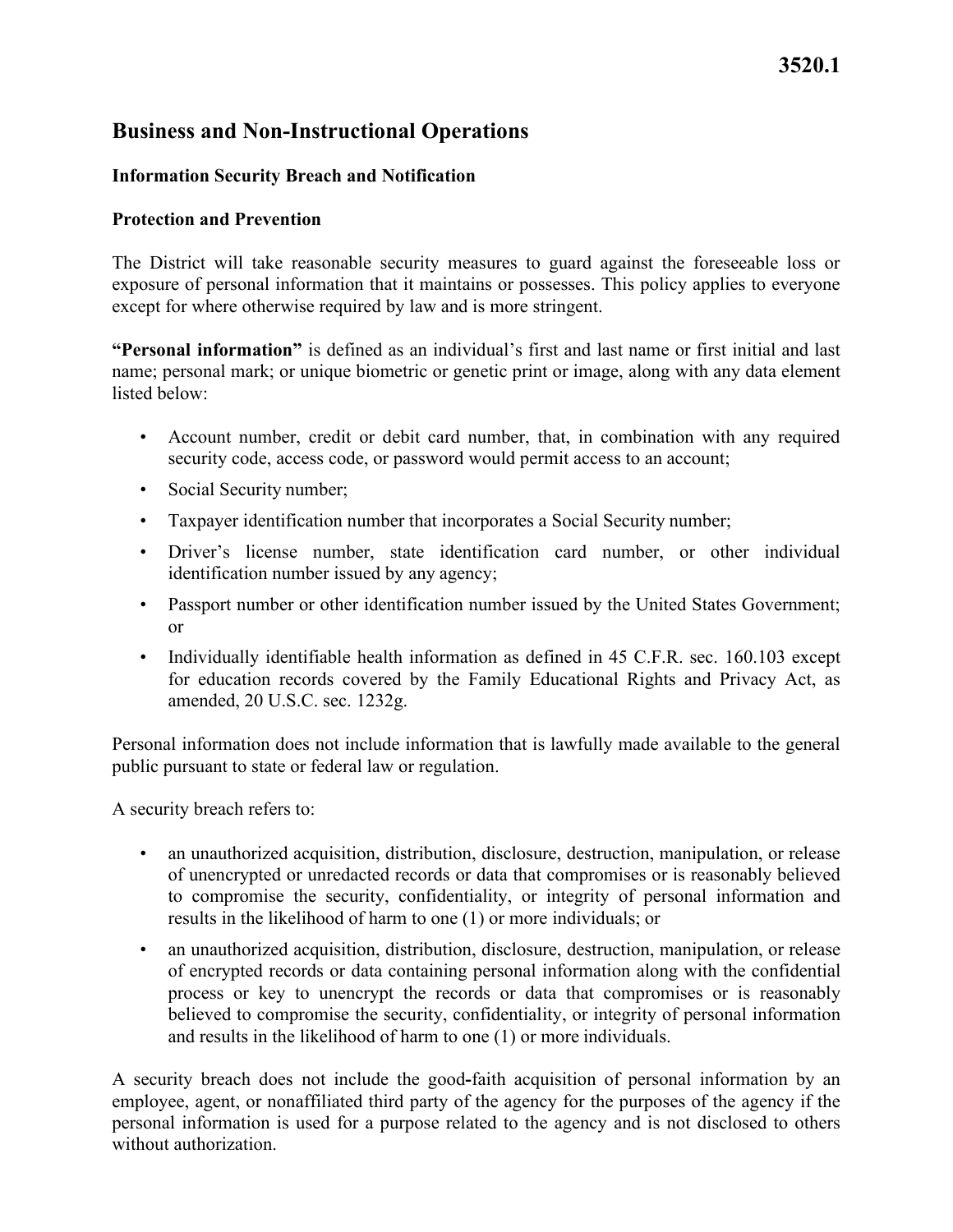# **3520.1**

## **Business and Non-Instructional Operations**

## **Information Security Breach and Notification** (continued)

#### **Security Procedures and Practices**

The District shall implement, maintain, and update security procedures and practices, including taking any appropriate corrective action, to protect and safeguard against security breaches.

 Once it is determined by the District or the District is notified of a security breach relating to personal information the following shall take place as soon as possible, but within seventy-two (72) hours of the determination:

- Education; and 1. Notify the Connecticut State Police, Attorney General and the Commissioner of
- 2. Begin conducting a reasonable and prompt investigation in accordance with the security and breach investigation and practices in accordance with state law.

#### **Notification of Breach**

 written request of a law enforcement agency that the notices would impede an investigation. Upon conclusion of the investigation, if it is determined that a security breach has occurred and that misuse of personal information has occurred or is likely to occur, the District shall within forty-eight (48) hours notify the Connecticut State Police, Attorney General, and the Commissioner of Education. Within thirty-five (35) days of providing these notices, the District shall notify all individuals impacted by the security breach. These notices shall be delayed upon

#### **Contracts with Nonaffiliated Third Parties - Information Security**

 Agreements calling for the disclosure of "personal information" to nonaffiliated third parties security standards at least as stringent as those applicable to the District. shall require the third party contracting with the District to follow information breach and

#### **Other Private Information**

In the case of breach of information made private by law that does <u>not</u> fall within the definition of "personal information", the District may engage in similar investigative, response, or notification activities as provided above. Alternatively, the District may, after reasonable investigation, provide notice to the individual whose restricted personal information has been acquired by an unauthorized person. Notification will be made in the most expedient time frame possible and without unreasonable delay, except when a law enforcement agency advises the District that notification will impede criminal investigation. Notification should be provided to the individual within three (3) working days of discovery of the breach but no later than thirty (30) working days.